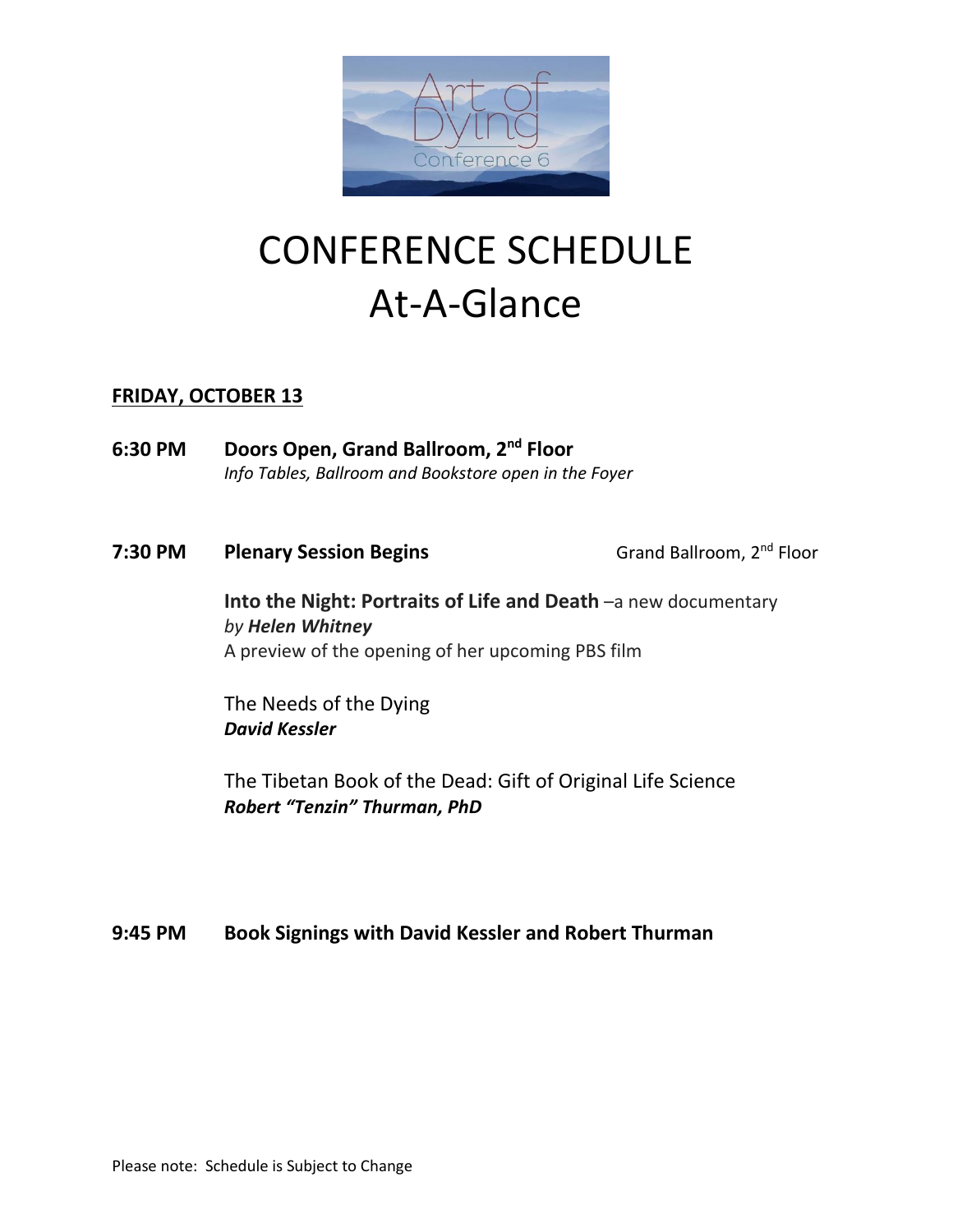

## **SATURDAY OCTOBER 14**

**7:30 AM Doors Open**

*Info Tables, Ballroom and Bookstore open in the Foyer*

8:30 AM Morning Plenary Session Begins **Grand Ballroom, 2nd Floor** 

Musical Meditation *Catharine DeLong*

Sacred Dying: Space, Souls, and Transitions *Megory Anderson, PhD*

The Tangled Garden of Wisdom and Grief *Stephen Jenkinson, MTS, MSW*

**10:10 AM Break**  *Fresh Water in Grand Ballroom, Coffee and Tea served in Mezzanine*

## **10:30 AM Morning Workshops Begin**

| Tibetan Book of the Dead I<br><b>Robert "Tenzin" Thurman, PhD</b>                       | Grand Ballroom, 2nd Floor |
|-----------------------------------------------------------------------------------------|---------------------------|
| Mapping the Journey<br>Leslie Blackhall, MD                                             | Herald Square, 3rd Floor  |
| Hospice Care for Our Animal Companions<br><b>Ella Bittel, DVM</b>                       | Kips Bay, 3rd Floor       |
| Exploring The Energetics Of Death And Grief Gramercy, 3rd Floor<br><b>Jeanne Denney</b> |                           |
| <b>End Of Life Coaching For Caregivers</b><br><b>Janet Booth, RN</b>                    | Sutton Place, 3rd Floor   |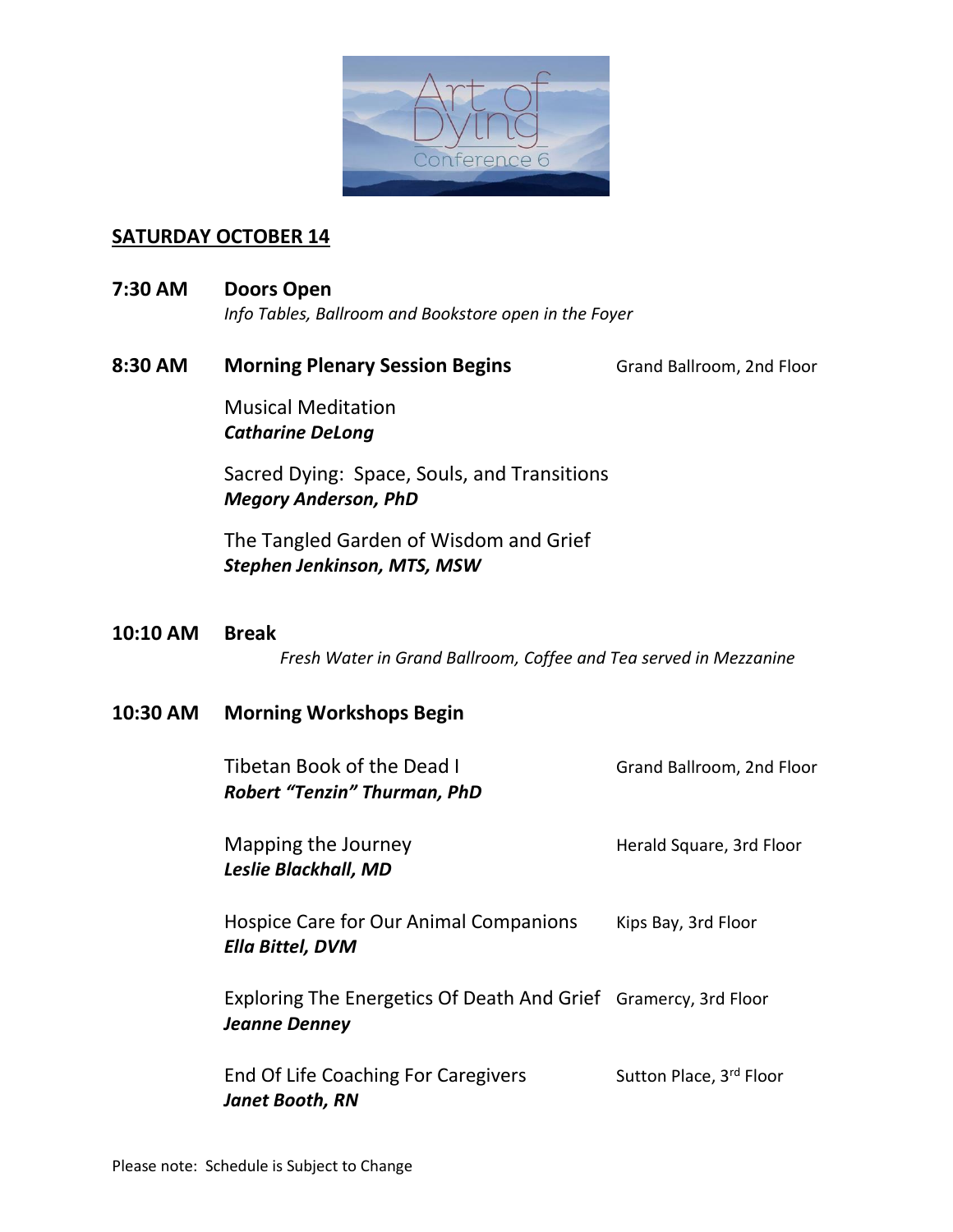

## **12:15 to 1:45 PM LUNCH**

*Catered Lunch served on The Mezzanine, 2nd Floor and seating is in the Crystal Ballroom also on the 2nd Floor*

## **1:15 PM Book Signings with Megory Anderson and Stephen Jenkinson**

### **1:45 PM •• Afternoon Plenary Session Begins** Grand Ballroom, 2<sup>nd</sup> Floor

Musical Meditation *Michelle Pirret*

Cultivating Moral Resilience at the End of Life *Cynda Rushton, PhD, RN*

Facing Death, Finding your Life *Henry Fersko-Weiss, LCSW*

End-of-Life Experiences and Their Contributions to an Understanding of Life and Conciousness *Peter Fenwick, MD*

## **4:00 PM Book Signings with Henry Fersko-Weiss and Peter Fenwick**

**Break** 

*Coffee/ Tea served with snacks on the Mezzanine, 2nd Floor*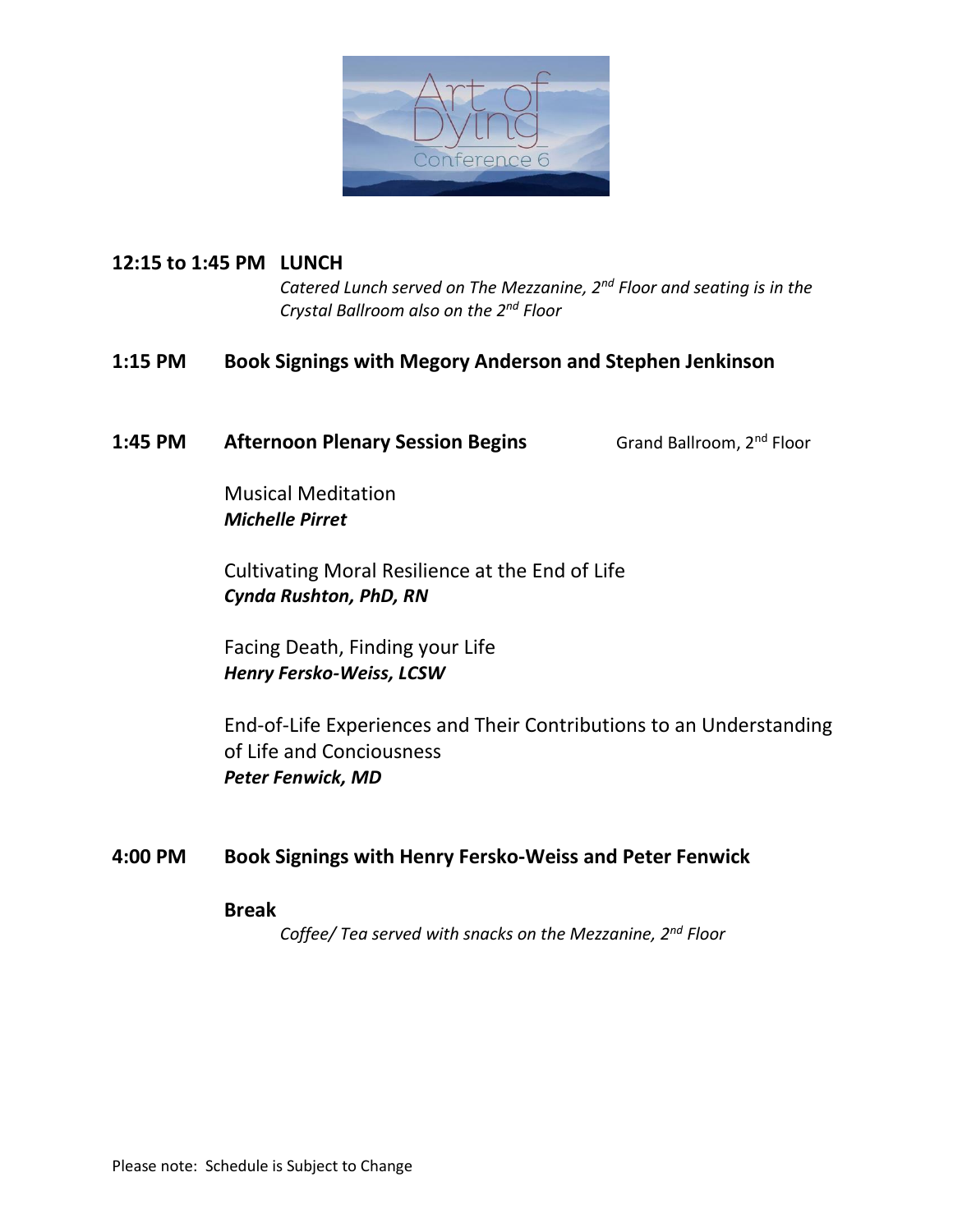

## **4:30 PM Afternoon Workshops Begin**

| The Inspired Funeral<br><b>Amy Cunningham</b>                                                     | Grand Ballroom, 2 <sup>nd</sup> Floor |
|---------------------------------------------------------------------------------------------------|---------------------------------------|
| Tibetan Book of the Dead 2<br><b>Robert "Tenzin" Thurman, PhD</b>                                 | Herald Square, 3rd Floor              |
| Creating The Conditions For Compassion<br>And Resilience At The Bedside<br>Cynda Rushton, PhD, RN | Gramercy, 3 <sup>rd</sup> Floor       |
| The Afterlife Journey Of<br>The Soul In Jewish Mysticism<br>Simcha Raphael, PhD                   | Sutton Place, 3rd Floor               |
| Death Midwifery<br><b>Oliva Bareham</b>                                                           | Kips Bay, 3 <sup>rd</sup> Floor       |
| <b>Book Signing with Simcha Raphael</b>                                                           |                                       |
| <b>Free Time/ Dinner Break</b>                                                                    |                                       |
|                                                                                                   |                                       |

**7:15 PM Coffee and Dessert served on Mezzanine** *Biscotti, Lemon Bars, Assorted Whole Fruit*

**6:15 PM** 

**6:15 PM**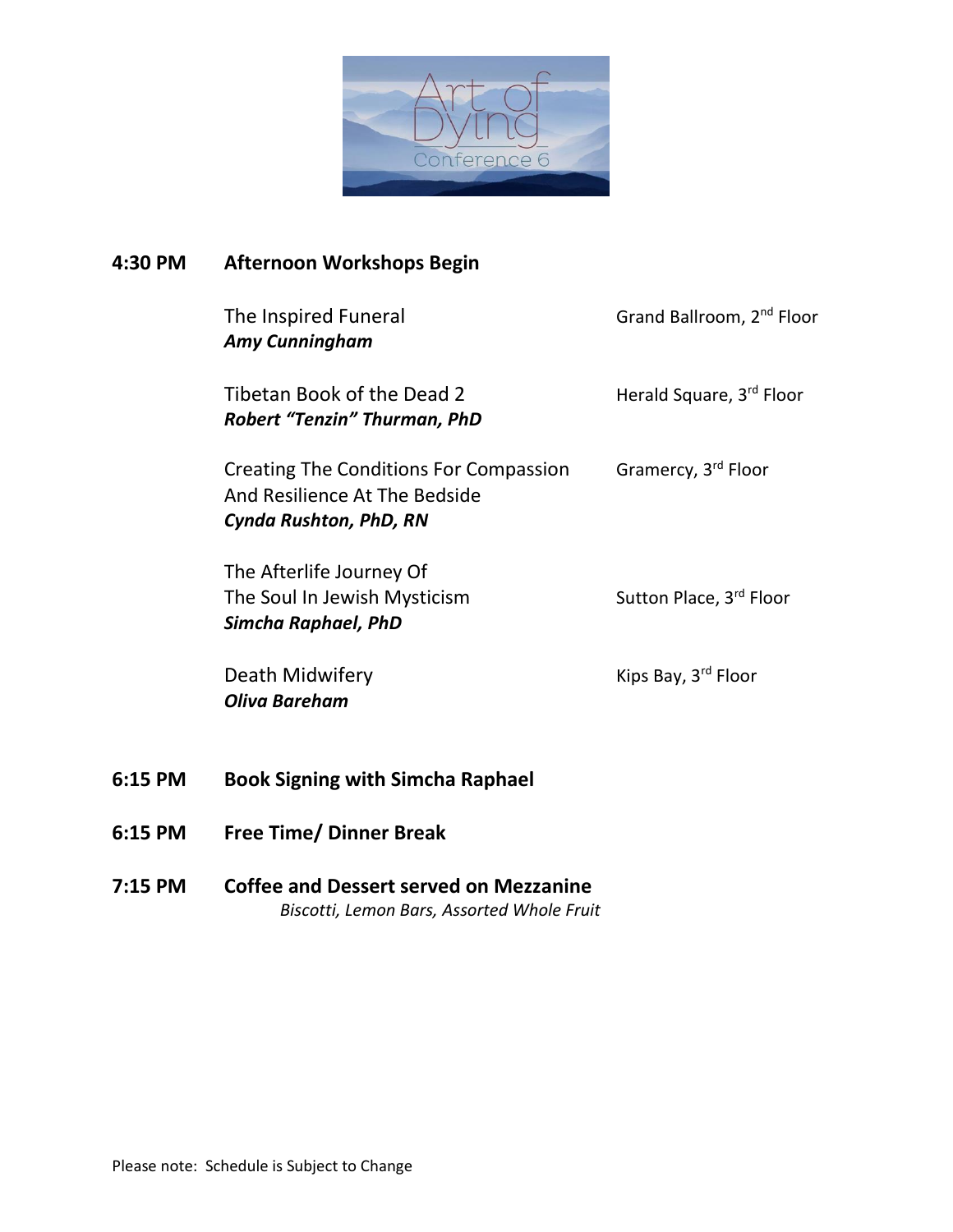

## **7:45 PM Open doors for Evening Event**

**8:15 PM** Evening Event in the Grand Ballroom *Coleman Barks & Eugene Friesen "Our Death Is Our Wedding* with Eternity" - Rumi

### **SUNDAY OCTOBER 15**

- **7:30 AM Doors Open** *Info Tables, Ballroom and Bookstore open in the Foyer*
- **8:30 AM Plenary Session Begins** Grand Ballroom, 2<sup>nd</sup> Floor

Musical Meditation *Catharine DeLong*

Paranormal Experiences at the End of Life and After Death *Kenneth Doka, PhD, MDiv*

The Shaman's View of Death *Alberto Villoldo, PhD*

Psilocybin and Mystical Experiences Research *Anthony Bossis, PhD* 

#### **10:45 to 11:15 AM Break**

*Fresh Water in Grand Ballroom, Coffee and Tea Served in Mezzanine*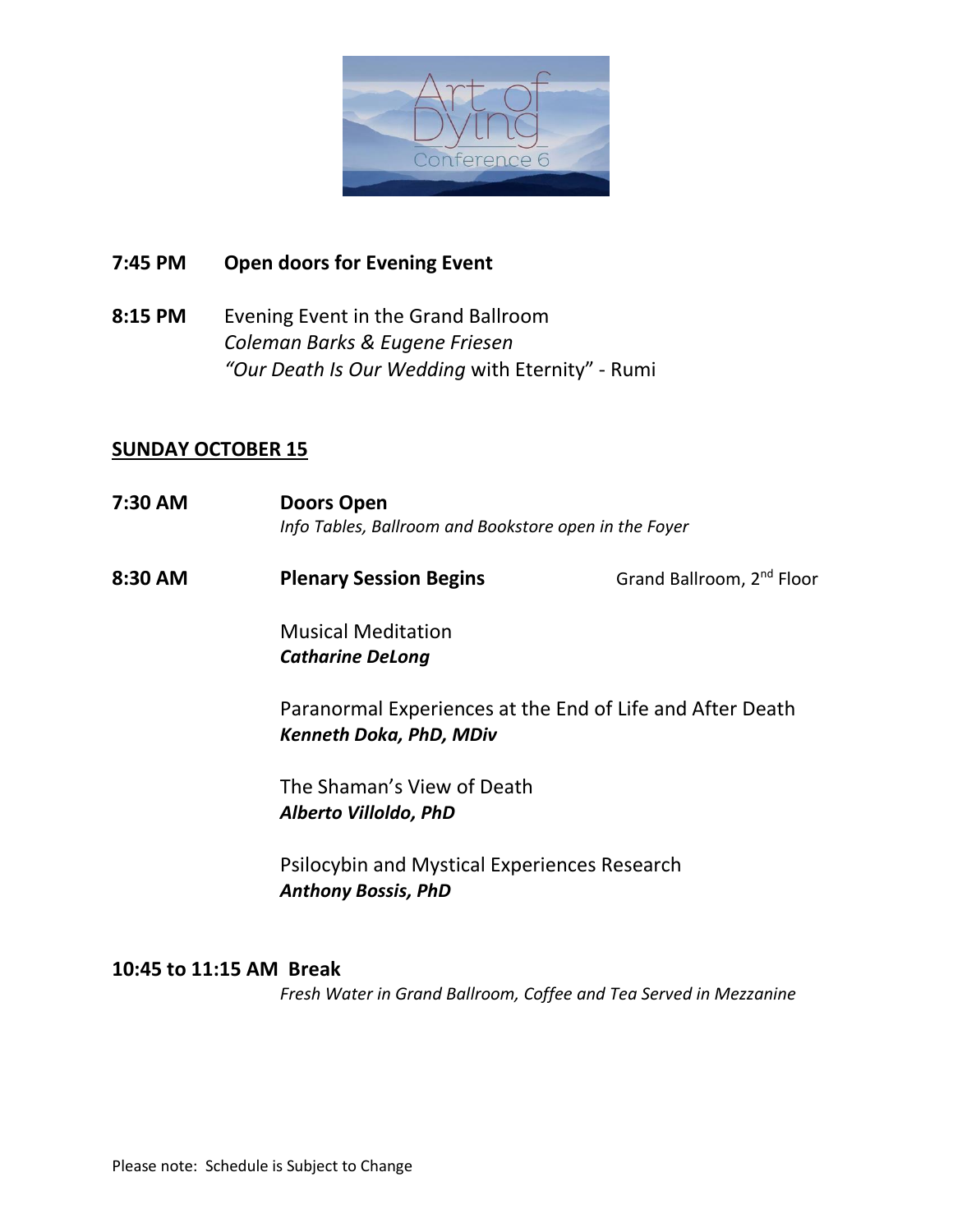

# **11:15 AM Morning Workshops**

|                                                       | Dying Consciously<br>Alberto Villoldo, PhD                                                    | Grand Ballroom, 2 <sup>nd</sup> Floor |  |  |
|-------------------------------------------------------|-----------------------------------------------------------------------------------------------|---------------------------------------|--|--|
|                                                       | How Do We Want To Die?<br><b>Peter Fenwick, MD</b>                                            | Herald Square, 3rd Floor              |  |  |
|                                                       | Disenfranchised Grief In<br>In the 21 <sup>st</sup> Century<br><b>Kenneth Doka, PhD, MDiv</b> | Sutton, 3rd Floor                     |  |  |
|                                                       | <b>Bringing Death Into Life</b><br>Bastiaan Baan                                              | Kips Bay, 3 <sup>rd</sup> Floor       |  |  |
|                                                       | Lazarus And The Mustard Seed<br>Leslie Blackhall, MD                                          | Gramercy, 3 <sup>rd</sup> Floor       |  |  |
| Book Signings with Alberto Villoldo and Bastiaan Baan |                                                                                               |                                       |  |  |

## **1:00 to 2:30 PM LUNCH**

**1:00 PM** 

# **No catering provided, brown bag lunch**

| 1:30 PM | Coffee/Tea Smoothie Station | Mezzanine, 2 <sup>nd</sup> Floor     |
|---------|-----------------------------|--------------------------------------|
| 1:30 PM | Death Cafe                  | Herald Square, 2 <sup>nd</sup> Floor |